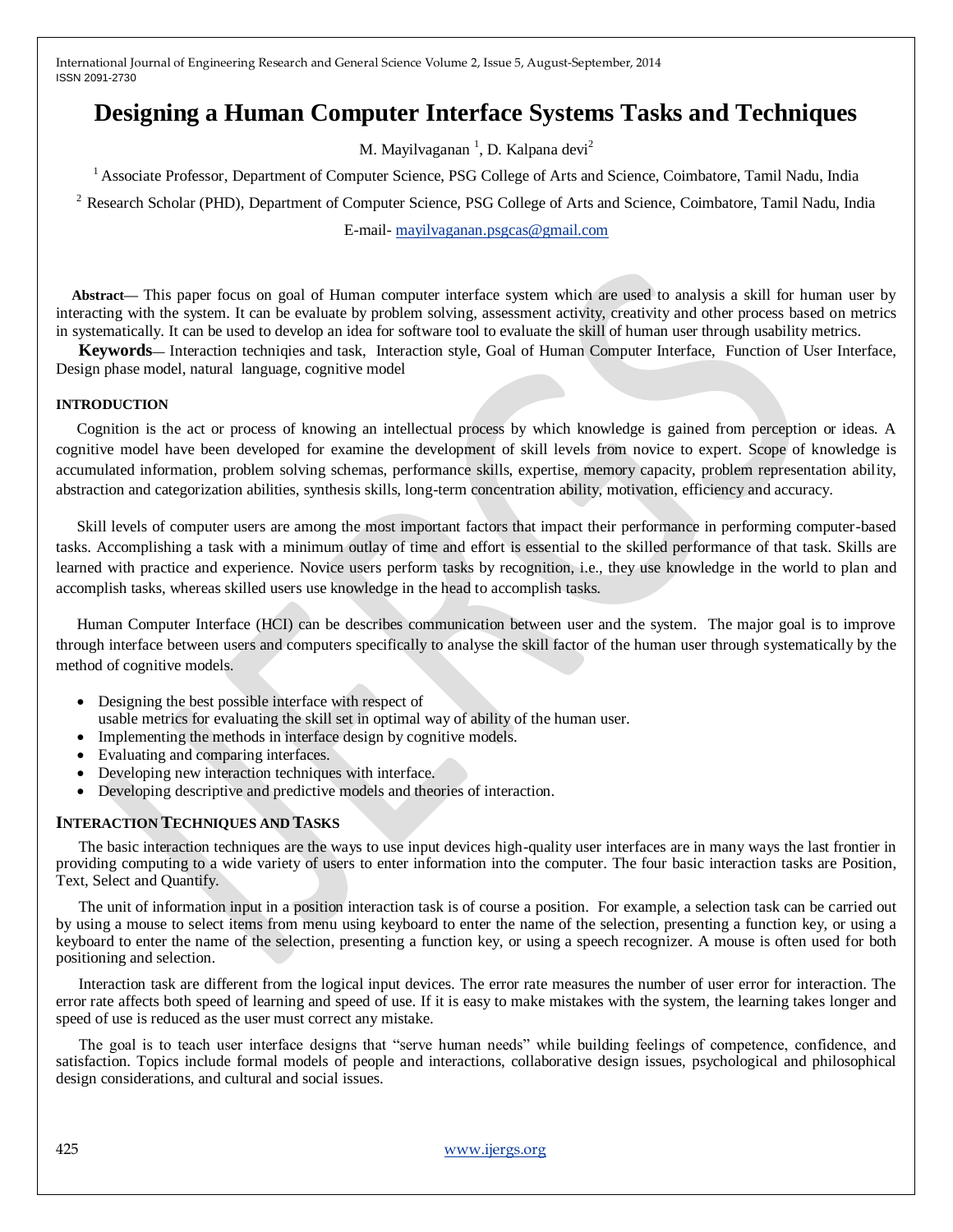#### **INTERACTION STYLES**

After completion of task analysis and identification of task objects, the interface designer [7] chooses any primary interaction style.

In Direct Manipulation presents task concepts allows easy learning, allows easiness, avoid an errors, encourages exploration, affords high subjective satisfaction. The operations are invoked by actions performed on the visual representations typically using a mouse. This command is not invoked explicitly by such traditional means as menu selection or by key board; rather the commands are implicit in the action on the visual representation.

In menu selection, shorten learning, reduces keystrokes, structure of decision making, permits dialog- management tools and allows easy support of error handling. Menu selection is the interaction style in which user reads a list of items to selects the most appropriate item to his/her task and observe the effect.

In form fill-in interaction style, data entry is easy to arrange, requires modest training, it gives convenient assistance, prompting increases efficiency, permits use of form management tools, use of tools facilitates from development. The user sees the blank data entry fields that can be filled by moving cursor among the fields either required data. In form fill-in the user, an operator must know the labels of different fields, permissible data and method of data entry.

In command language style, it is flexible to use, appeal to power users, supports user initiatives and allows convenient creation of user defined macros. It provides a strong feeling of control for frequent users. In this style the user is supposed too learn the syntax for his/ her task. An example MS DOS prompt where the user's command can be executed to perform his/ her task. The major drawbacks of this interaction style are

- Error rate is typically high
- Retention may be poor
- Training is necessary
- Error messages and online assistance are difficult to provide.

In natural language, relieves burden of learning syntax, extremely desirable. It can be defined as the operation of performing tasks by computers by people using a familiar natural language to give commands and receive response.

In this interaction style the computer system is trained in such a way that it performs the user task by requiring command through human voice. The main advantage of his interaction style is that there is no need to learn command syntax or to select items from menus. The problems with natural language interaction lie not only in computer implementation but also desirability for large number of uses for a huge number of tasks.

## **Designing a User Interface**

In HCI, design methodologies aim to create user interface that are usable with ease and efficiently operate. Designers apply rigorous and systematic user interface design techniques to develop designs for hardware and software.

The role of the interface designer is to create a software device that organizes the content and that presents the content on the screen [1]. These three areas are information design, interactive design and media design.

According from Ben Shneiderman [5], the golden rules of interface design make an interface designer's life easier and pave the way to the creation of a successful interface.

- A good interface should be able to perform the task effectively for which it is designed.
- It should be highly interactive in nature.
- It should be flexible to use. It should provide high usability.
- It should increase the speed of learning.
- It should reduce burden on user's memory.
- It should maintain consistency across applications.
- It should make inner working transparent to users.
- It should ensure that the user is always in control.
- It should provide feedback to user actions. In error's messages polite language should be used. The error messages should suggest rectification.
- The transition from beginner to an expert should be fast and smooth.
- There should be a minimal requirement of training.
- Error recovery should be easy for the user. The system should not halt on simple errors.
- The features of the application should be easy to identify. There should be online help system.

426 [www.ijergs.org](http://www.ijergs.org/)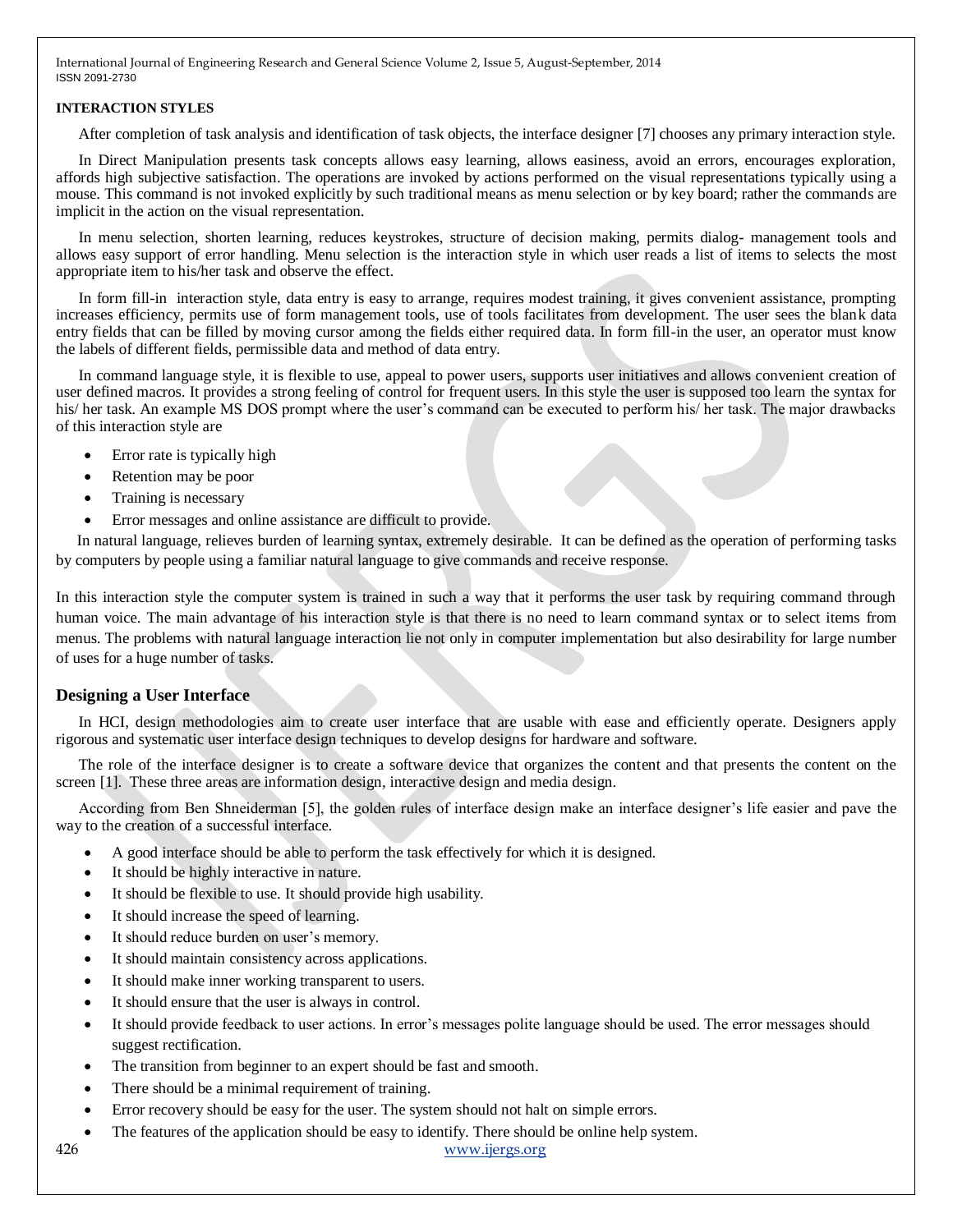- There should be less errors and the system should be predictable.
- There should be some guidance messages to show current system status and progress of last command.

## **Function of User Interface**



Fig: 2. Function of User Interface

Good interfaces are designed to match existing trends and to feed on the knowledge of the user [6]. Figure.2 shows the function of interface which experience in a wide variety of systems and applications suggests that the use of sophisticated computer technology in the human interface, such as computer display, control and operator aids, raises, serious issues related to the way human operate, trouble shoot and maintain the systems in respect way.

## **HCI DESIGN MODELS**

The main discipline contributing to HCI is Ergonomics and human factor, Computer Science, Language psychology, Sociology, Ethnography, semiotic and branching, Software Engineering and design. Water fall model, Star model, Iterative design or the circular model are generally used for designing a user interfaces.



Fig.3 A system lifecycle for system interface design

Figure.3 shows the models are also used to design the entire software [9] but with some difference of phases and transition among phases. The important phases are Requirement Analysis, Task Analysis and Evaluation of prototypes, Implementation, operation and Maintenance. These are the basic model of software developing phases, which are used to develop the user interface model foe analyzing the expert of human factor.

## **CONCLUSION**

In this paper, it can be concluded that the Human Computer Interface System is to be capable of being learned by new target of users to allow tasks to be performed with no delays of time period. Through the HCI design and model it can be determine to develop